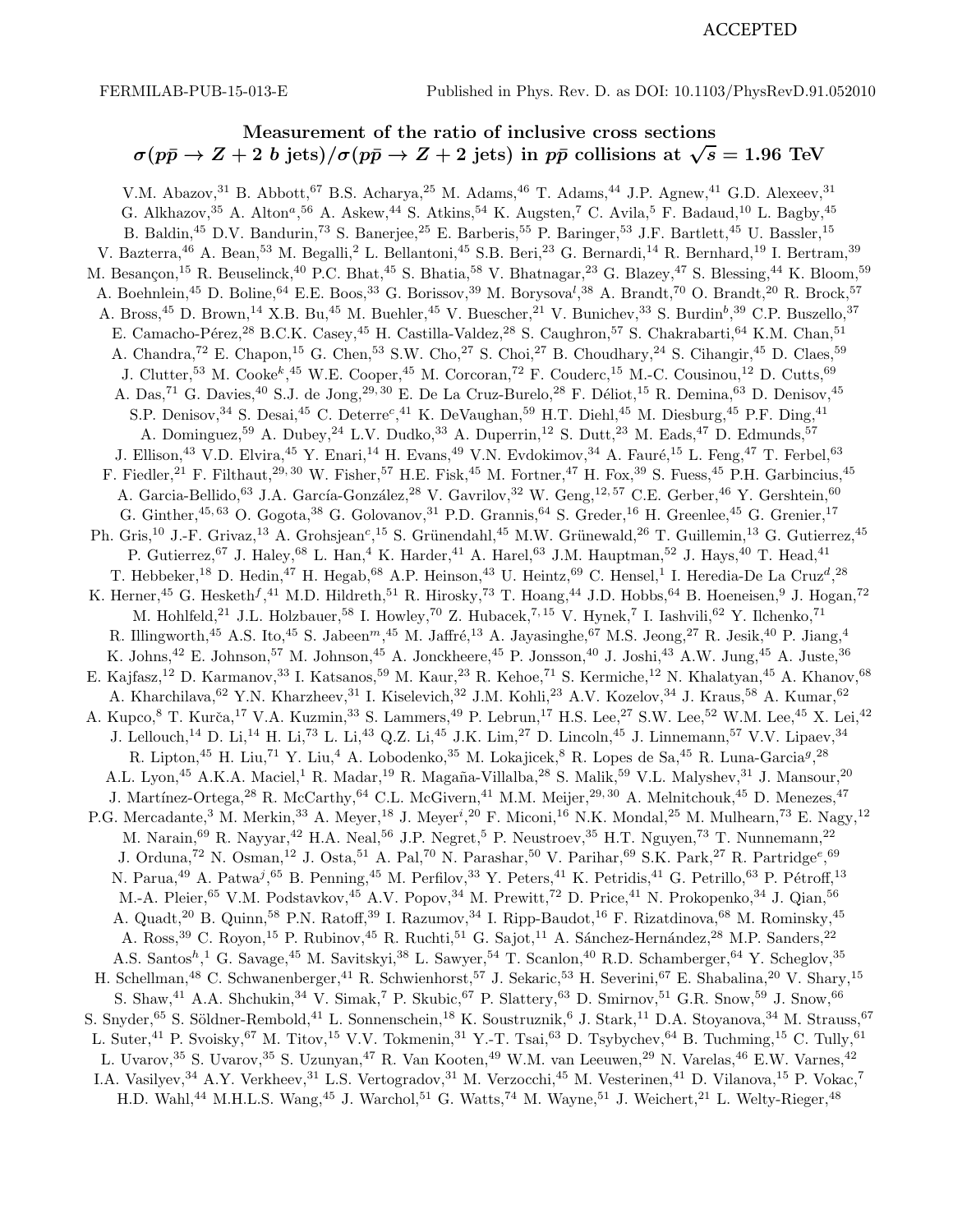M.R.J. Williams<sup>n</sup>,<sup>49</sup> G.W. Wilson,<sup>53</sup> M. Wobisch,<sup>54</sup> D.R. Wood,<sup>55</sup> T.R. Wyatt,<sup>41</sup> Y. Xie,<sup>45</sup> R. Yamada,<sup>45</sup>

S. Yang,<sup>4</sup> T. Yasuda,<sup>45</sup> Y.A. Yatsunenko,<sup>31</sup> W. Ye,<sup>64</sup> Z. Ye,<sup>45</sup> H. Yin,<sup>45</sup> K. Yip,<sup>65</sup> S.W. Youn,<sup>45</sup> J.M. Yu,<sup>56</sup>

J. Zennamo, <sup>62</sup> T.G. Zhao, <sup>41</sup> B. Zhou, <sup>56</sup> J. Zhu, <sup>56</sup> M. Zielinski, <sup>63</sup> D. Zieminska, <sup>49</sup> and L. Zivkovic<sup>14</sup>

(The D0 Collaboration<sup>∗</sup> )

 $1^1$ LAFEX, Centro Brasileiro de Pesquisas Físicas, Rio de Janeiro, Brazil

 $^{2}$ Universidade do Estado do Rio de Janeiro, Rio de Janeiro, Brazil

 $3$ Universidade Federal do ABC, Santo André, Brazil

<sup>4</sup>University of Science and Technology of China, Hefei, People's Republic of China

 $<sup>5</sup> Universidad de los Andes, Bogotá, Colombia$ </sup>

 ${}^6$ Charles University, Faculty of Mathematics and Physics,

Center for Particle Physics, Prague, Czech Republic

 ${}^7C$ zech Technical University in Prague, Prague, Czech Republic

8 Institute of Physics, Academy of Sciences of the Czech Republic, Prague, Czech Republic

 $<sup>9</sup> Universidad San Francisco de Quito, Quito, Ecuador$ </sup>

 $10^{10}$ LPC, Université Blaise Pascal, CNRS/IN2P3, Clermont, France

 $11$ LPSC, Université Joseph Fourier Grenoble 1, CNRS/IN2P3,

Institut National Polytechnique de Grenoble, Grenoble, France

 $^{12}CPPM, \textit{ Aix-Marseille}$ Université, CNRS/IN2P3, Marseille, France

 $^{13}LAL$ , Université Paris-Sud, CNRS/IN2P3, Orsay, France

 $^{14}$ LPNHE, Universités Paris VI and VII, CNRS/IN2P3, Paris, France

 $15$ CEA, Irfu, SPP, Saclay, France

 $^{16}$ IPHC, Université de Strasbourg, CNRS/IN2P3, Strasbourg, France

 $17$ IPNL, Université Lyon 1, CNRS/IN2P3, Villeurbanne, France and Université de Lyon, Lyon, France

 $18$ III. Physikalisches Institut A, RWTH Aachen University, Aachen, Germany

 $19$ Physikalisches Institut, Universität Freiburg, Freiburg, Germany

 $^{20}$ II. Physikalisches Institut, Georg-August-Universität Göttingen, Göttingen, Germany

 $^{21}$ Institut für Physik, Universität Mainz, Mainz, Germany

 $^{22}$ Ludwig-Maximilians-Universität München, München, Germany

 $23$ Panjab University, Chandigarh, India

 $^{24}$ Delhi University, Delhi, India

 $25$ Tata Institute of Fundamental Research, Mumbai, India

 $^{26}$ University College Dublin, Dublin, Ireland

<sup>27</sup>Korea Detector Laboratory, Korea University, Seoul, Korea

<sup>28</sup>CINVESTAV, Mexico City, Mexico

 $29$ Nikhef, Science Park, Amsterdam, the Netherlands

 $30R$ adboud University Nijmegen, Nijmegen, the Netherlands

 $31$  Joint Institute for Nuclear Research, Dubna, Russia

 $32$ Institute for Theoretical and Experimental Physics, Moscow, Russia

<sup>33</sup>Moscow State University, Moscow, Russia

<sup>34</sup>Institute for High Energy Physics, Protvino, Russia

<sup>35</sup>Petersburg Nuclear Physics Institute, St. Petersburg, Russia

 $36$ Institució Catalana de Recerca i Estudis Avançats (ICREA) and Institut de Física d'Altes Energies (IFAE), Barcelona, Spain  $37$ Uppsala University, Uppsala, Sweden

 $38$ Taras Shevchenko National University of Kyiv, Kiev, Ukraine

<sup>39</sup>Lancaster University, Lancaster LA1 4YB, United Kingdom

<sup>40</sup>Imperial College London, London SW7 2AZ, United Kingdom

<sup>41</sup>The University of Manchester, Manchester M13 9PL, United Kingdom

<sup>42</sup>University of Arizona, Tucson, Arizona 85721, USA

<sup>43</sup>University of California Riverside, Riverside, California 92521, USA

<sup>44</sup>Florida State University, Tallahassee, Florida 32306, USA

<sup>45</sup>Fermi National Accelerator Laboratory, Batavia, Illinois 60510, USA

 $^{46}$ University of Illinois at Chicago, Chicago, Illinois 60607, USA

 $^{47}$ Northern Illinois University, DeKalb, Illinois 60115, USA

 $^{48}$ Northwestern University, Evanston, Illinois 60208, USA

 $^{49}$ Indiana University, Bloomington, Indiana  $47405$ , USA

 $^{50}P$ urdue University Calumet, Hammond, Indiana 46323, USA

<sup>51</sup>University of Notre Dame, Notre Dame, Indiana 46556, USA

<sup>52</sup>Iowa State University, Ames, Iowa 50011, USA

 $53$ University of Kansas, Lawrence, Kansas 66045, USA

<sup>54</sup>Louisiana Tech University, Ruston, Louisiana 71272, USA

<sup>55</sup>Northeastern University, Boston, Massachusetts 02115, USA

<sup>56</sup>University of Michigan, Ann Arbor, Michigan 48109, USA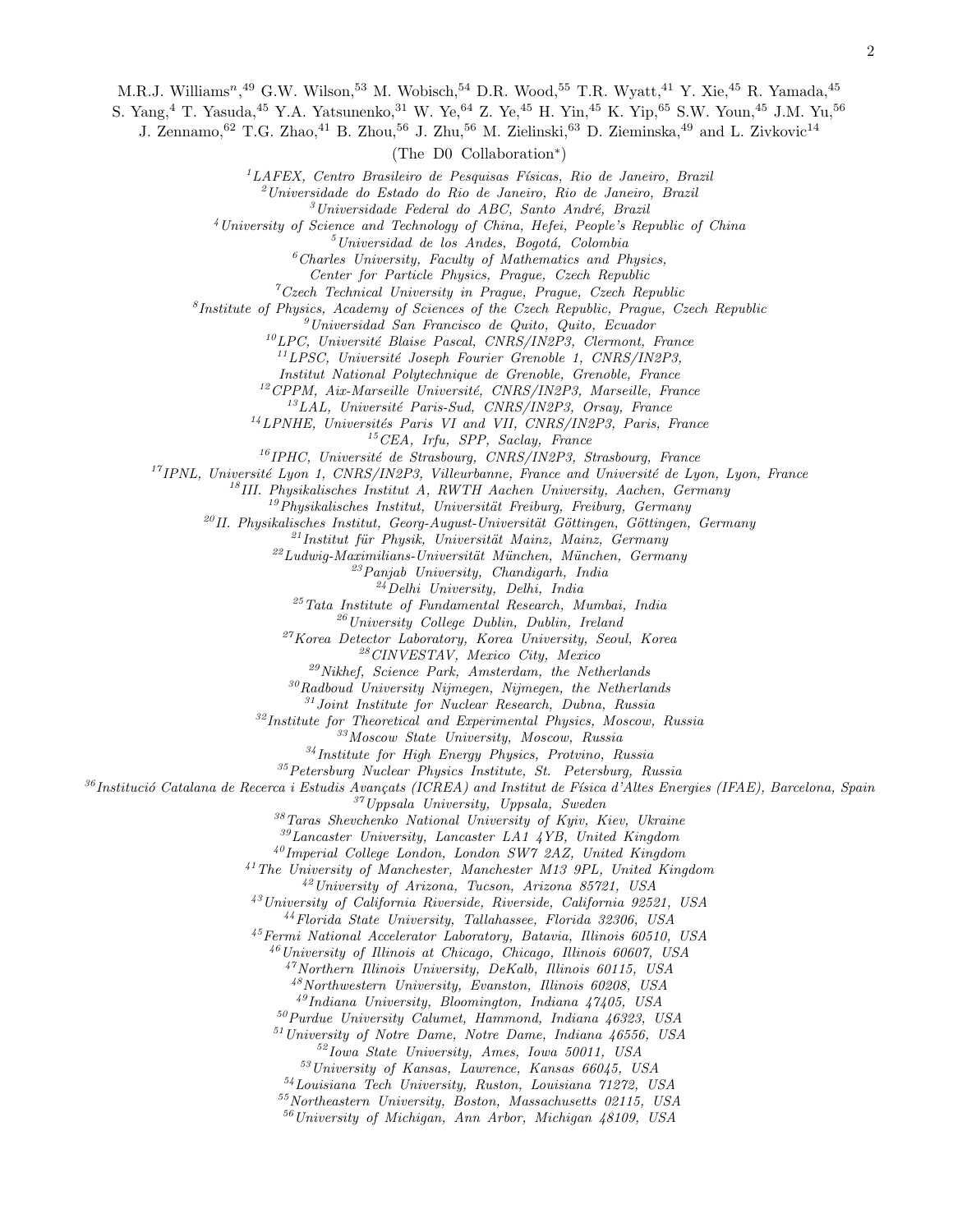Michigan State University, East Lansing, Michigan 48824, USA University of Mississippi, University, Mississippi 38677, USA University of Nebraska, Lincoln, Nebraska 68588, USA  $^{60}Rutgers$  University, Piscataway, New Jersey 08855, USA Princeton University, Princeton, New Jersey 08544, USA State University of New York, Buffalo, New York 14260, USA University of Rochester, Rochester, New York 14627, USA  $^{64}$ State University of New York, Stony Brook, New York 11794, USA Brookhaven National Laboratory, Upton, New York 11973, USA  $^{66}$ Langston University, Langston, Oklahoma 73050, USA University of Oklahoma, Norman, Oklahoma 73019, USA Oklahoma State University, Stillwater, Oklahoma 74078, USA  $^{69}$ Brown University, Providence, Rhode Island 02912, USA University of Texas, Arlington, Texas  $76019$ , USA Southern Methodist University, Dallas, Texas  $75275$ , USA Rice University, Houston, Texas 77005, USA  $^{73}$ University of Virginia, Charlottesville, Virginia 22904, USA  $^{74}$ University of Washington, Seattle, Washington 98195, USA

(Dated: January 15, 2015)

We measure the ratio of cross sections,  $\sigma(p\bar{p}\to Z+2\bar{b})$  jets)/ $\sigma(p\bar{p}\to Z+2\bar{b})$ , for associated production of a Z boson with at least two jets with transverse momentum  $p_T^{\text{jet}} > 20 \text{ GeV}$  and pseudorapidity  $|\eta^{jet}| < 2.5$ . This measurement uses data corresponding to an integrated luminosity of 9.7 fb<sup>-1</sup> collected by the D0 experiment in Run II of Fermilab's Tevatron  $p\overline{p}$  Collider at a centerof-mass energy of 1.96 TeV. The measured integrated ratio of  $0.0236 \pm 0.0032$  (stat)  $\pm 0.0035$  (syst) is in agreement with predictions from next-to-leading-order perturbative QCD and the Monte Carlo event generators pythia and alpgen.

PACS numbers: 12.38.Qk, 13.85.Qk, 14.65.Fy, 14.70.Hp

Studies of Z boson production in association with a bottom and an anti-bottom quark provide important tests of the predictions of perturbative quantum chromodynamics (pQCD) [1, 2]. A good theoretical description of this process is essential since it forms a major background for a variety of physics processes, including standard model (SM) Higgs boson production in association with a Z boson,  $ZH(H \rightarrow b\bar{b})$  [3], and searches for supersymmetric partners of the b quark [4].

The ratio of  $Z + b$  jet to  $Z +$  jet production cross sections, for events with at least one jet, has been previously measured by the CDF [5, 6] and D0 [7–9] collaborations using Run II data. The ATLAS [10] and CMS [11] collaborations have also studied  $Z + b$  jet production at  $\sqrt{s} = 7$  TeV.

This article presents the ratio of  $Z+2 b$  jets to  $Z+2$  jets inclusive production cross sections and is an extension of the previous D0 measurements utilizing similar event selections. The measurement of the ratio benefits from the cancellation of many systematic uncertainties, such as the uncertainty in luminosity and those related to lepton and jet identification, allowing a more precise comparison with theory. The remaining systematic uncertainties arise from the differences between b jets and light jets. In the following, light-quark flavor  $(u, d, s)$  and gluon jets are referred to as "light jets". The  $Z + 2 b$  jet production cross sections have been measured at CMS [12] and ATLAS [13] at  $\sqrt{s} = 7$  TeV. The current measurement is based on the complete Run II data sample collected by the D0 experiment at the Fermilab Tevatron  $p\bar{p}$  collider at a center-of-mass energy of  $\sqrt{s} = 1.96$  TeV, and corresponds to an integrated luminosity of  $9.7 \text{ fb}^{-1}$ .

We first briefly describe the main components of the D0 Run II detector [14, 15] relevant to this analysis. The D0 detector has a central tracking system consisting of a silicon microstrip tracker (SMT) [16] and a central fiber tracker (CFT), both located within a 1.9 T superconducting solenoidal magnet, with designs optimized for tracking and vertexing at pseudorapidities  $|\eta_{\text{det}}| < 3$ and  $|\eta_{\text{det}}| < 2.5$ , respectively [17]. A liquid argon and uranium calorimeter has a central section (CC) covering pseudorapidities  $|\eta_{\text{det}}| \lesssim 1.1$ , and two end calorimeters (EC) that extend coverage to  $|\eta_{\text{det}}| \approx 4.2$ , with all three housed in separate cryostats [18]. An outer muon system,

<sup>∗</sup>with visitors from <sup>a</sup>Augustana College, Sioux Falls, SD, USA, <sup>b</sup>The University of Liverpool, Liverpool, UK, <sup>c</sup>DESY, Hamburg, Germany, <sup>d</sup>Universidad Michoacana de San Nicolas de Hidalgo, Morelia, Mexico <sup>e</sup>SLAC, Menlo Park, CA, USA, <sup>f</sup>University College London, London, UK, <sup>g</sup>Centro de Investigacion en Computacion - IPN, Mexico City, Mexico, <sup>h</sup>Universidade Estadual Paulista, São Paulo, Brazil, <sup>*i*</sup>Karlsruher Institut für Technologie (KIT) -Steinbuch Centre for Computing (SCC), D-76128 Karlsruhe, Germany, <sup>j</sup>Office of Science, U.S. Department of Energy, Washington, D.C. 20585, USA, <sup>k</sup>American Association for the Advancement of Science, Washington, D.C. 20005, USA, <sup>l</sup>Kiev Institute for Nuclear Research, Kiev, Ukraine, <sup>m</sup>University of Maryland, College Park, Maryland 20742, USA and <sup>n</sup>European Orgnaization for Nuclear Research (CERN), Geneva, Switzerland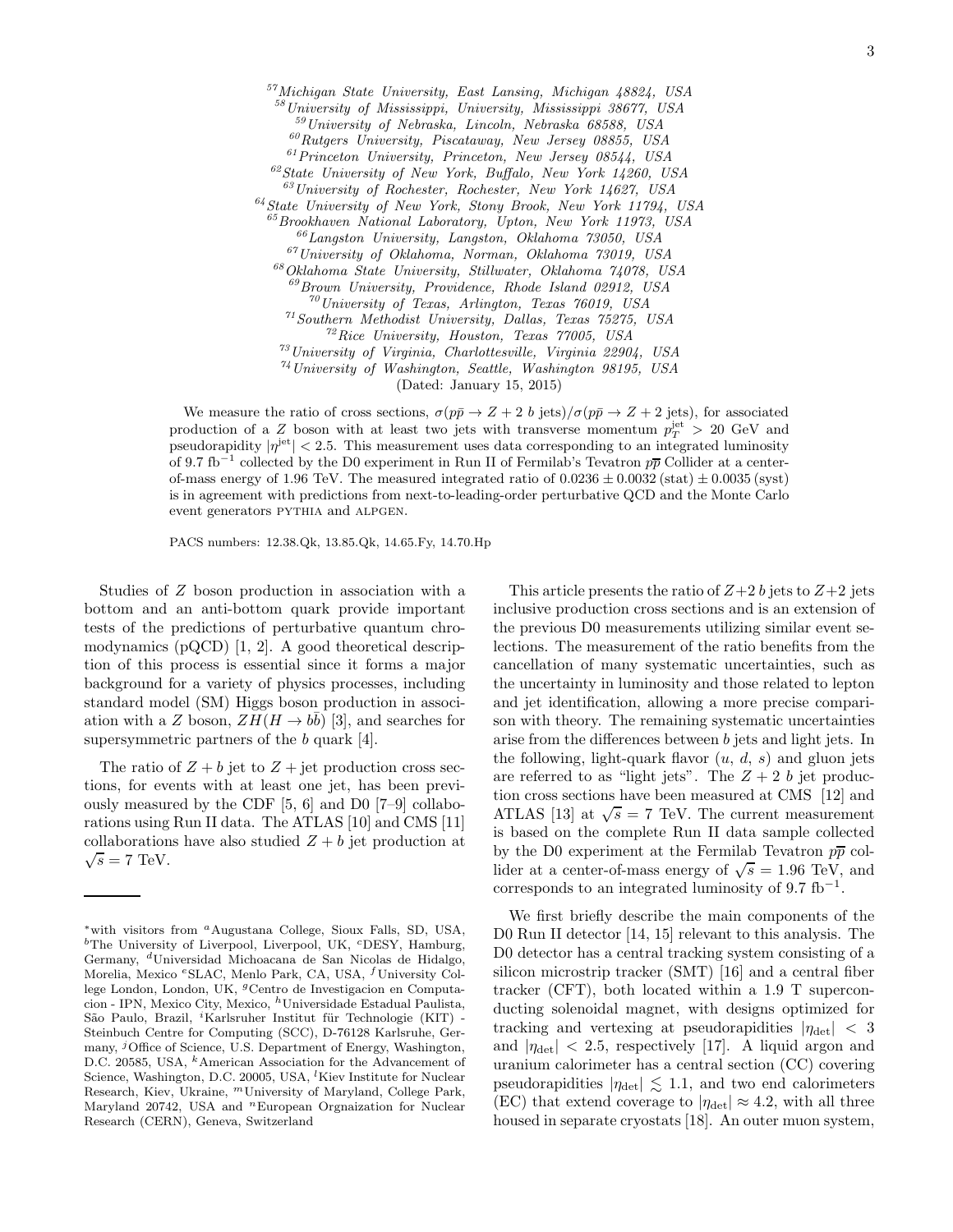at  $|\eta_{\text{det}}| < 2$ , consists of a layer of tracking detectors and scintillation counters in front of 1.8 T toroids, followed by two similar layers after the toroids. Luminosity is measured using plastic scintillator arrays located in front of the EC cryostats. The trigger and data acquisition systems are designed to accommodate the high instantaneous luminosities of Run II.

This analysis relies on all components of the D0 detector: tracking systems, the liquid-argon sampling calorimeter, muon system, and the ability to identify secondary vertices [14]. The SMT allows for precise reconstruction of the primary  $p\bar{p}$  interaction vertex and secondary vertices [17, 19]. It also enables an accurate determination of the impact parameter, defined as the distance of closest approach of a track to the primary interaction vertex in the  $x-y$  plane. The impact parameter measurements of tracks, along with reconstructed secondary vertices, are important inputs to the b-jet tagging algorithm.

Events containing Z bosons decaying to  $\mu\mu$  or ee are collected using triggers based on single electrons or muons. For the off-line selection requirements discussed below, the triggers have an efficiency of approximately 100% for  $Z \to ee$  and more than 78% for  $Z \to \mu\mu$  decays depending on the transverse momentum of the muon. The  $Z+2$  jet sample requires the presence of at least two jets in the event, while the  $Z + 2 b$  jet sample requires at least two b-jet candidates, selected using a b-tagging algorithm [20].

An event is selected if it contains a  $p\overline{p}$  interaction vertex, reconstructed from at least three tracks, located within 60 cm of the center of the D0 detector along the beam axis. The selected events must also contain a Z boson candidate with a dilepton invariant mass  $70 < M_{\ell\ell} < 110 \text{ GeV}.$ 

Dielectron *(ee)* events are required to have two electrons of transverse momentum  $(p_T)$  greater than 15 GeV identified through electromagnetic (EM) showers in the calorimeter. The showers must have more than 97% of their energy deposited in the EM calorimeter, be isolated from other energy depositions, and have transverse and longitudinal energy profiles consistent with that expected for electrons. At least one electron must be identified in the CC, with  $|\eta_{\text{det}}| < 1.1$ , and a second electron either in the CC or the EC,  $1.5 < |\eta_{\text{det}}| < 2.5$ . Electron candidates in the CC are required to match central tracks or have a pattern of hits consistent with the passage of an electron through the central tracker. Electrons in the ECs are not required to have a track matched to them due to deteriorating tracking coverage for  $|\eta_{\text{det}}| > 2$ . Due to the lack of track requirement in EC regions we do not apply any opposite sign requirement for the dielectron events.

The dimuon  $(\mu\mu)$  event selection requires two oppositely charged muons detected in the muon system that are matched to reconstructed tracks in the central tracker

with  $p_T > 15$  GeV and  $|\eta_{\text{det}}| < 2$ . These muons must pass a combined tracking and calorimeter isolation requirement discussed in detail in Ref. [3]. Muons originating from cosmic rays are rejected by applying timing criteria using the hits in the scintillation counters and by limiting the measured displacement of the muon track with respect to the  $p\bar{p}$  interaction vertex [21].

A total of about 1.2 million Z boson candidate events are retained in the combined ee and  $\mu\mu$  channels with the above lepton selection criteria. The  $Z + 2$  jet sample is then selected by requiring at least two jets in the event with  $p_T^{\text{jet}} > 20$  GeV and  $|\eta^{\text{jet}}| < 2.5$ . Jets are reconstructed from energy deposits in the calorimeter using an iterative midpoint cone algorithm [22] with a cone of radius  $\Delta R = \sqrt{(\Delta \varphi)^2 + (\Delta y)^2} = 0.5$  where  $\varphi$  is the azimuthal angle and  $y$  is the rapidity. Jet energy is corrected for detector response, the presence of noise and multiple  $p\bar{p}$  interactions. We also correct the jet energy for the energy of those particles within the reconstruction cone that is deposited in the calorimeter outside the cone (and vice versa) [23].

To suppress background from top-antitop quark  $(tt)$ production, events are rejected if the missing transverse energy is larger than 60 GeV, reducing the  $t\bar{t}$  contamination by a factor of two. These selection criteria retain an inclusive sample of 20,950  $Z + 2$  jet event candidates in the combined ee and  $\mu\mu$  channels.

Processes such as diboson  $(WW, WZ, ZZ)$  production can contribute to the background when two leptons are reconstructed in the final state. Inclusive diboson production is simulated with the PYTHIA [24] Monte Carlo (MC) event generator. The  $Z + jet$ , including heavy flavor jets, and  $t\bar{t}$  events are modeled by ALPgen [25], which generates hard sub-processes including higher order QCD tree level matrix elements, interfaced with PYTHIA for parton showering and hadronization. The CTEQ6L1 [26] parton distribution functions (PDFs) are used in all simulations. The cross sections of the simulated samples are then scaled to the corresponding higher-order theoretical calculations. For the diboson and  $Z + 2$  jet processes, including the  $Z + b\bar{b}$  signal process and  $Z + c\bar{c}$  production, next-to-leading order (NLO) cross section predictions are taken from MCFM  $[27]$ . The  $t\bar{t}$  cross section is determined from NLO+NNLL (nextto-next-leading log) calculations [28]. To improve the modeling of the  $p_T$  distribution of the Z boson, simulated  $Z + 2$  jet events are also reweighted to be consistent with the measured  $p_T$  spectrum of Z bosons observed in data [29].

These generated samples are processed through a detailed detector simulation based on geant [30]. To model the effects of detector noise and pile-up events, collider data from random beam crossings with the same instantaneous luminosity distribution as for data are superimposed on simulated events. These events are then reconstructed using the same algorithms as used for data.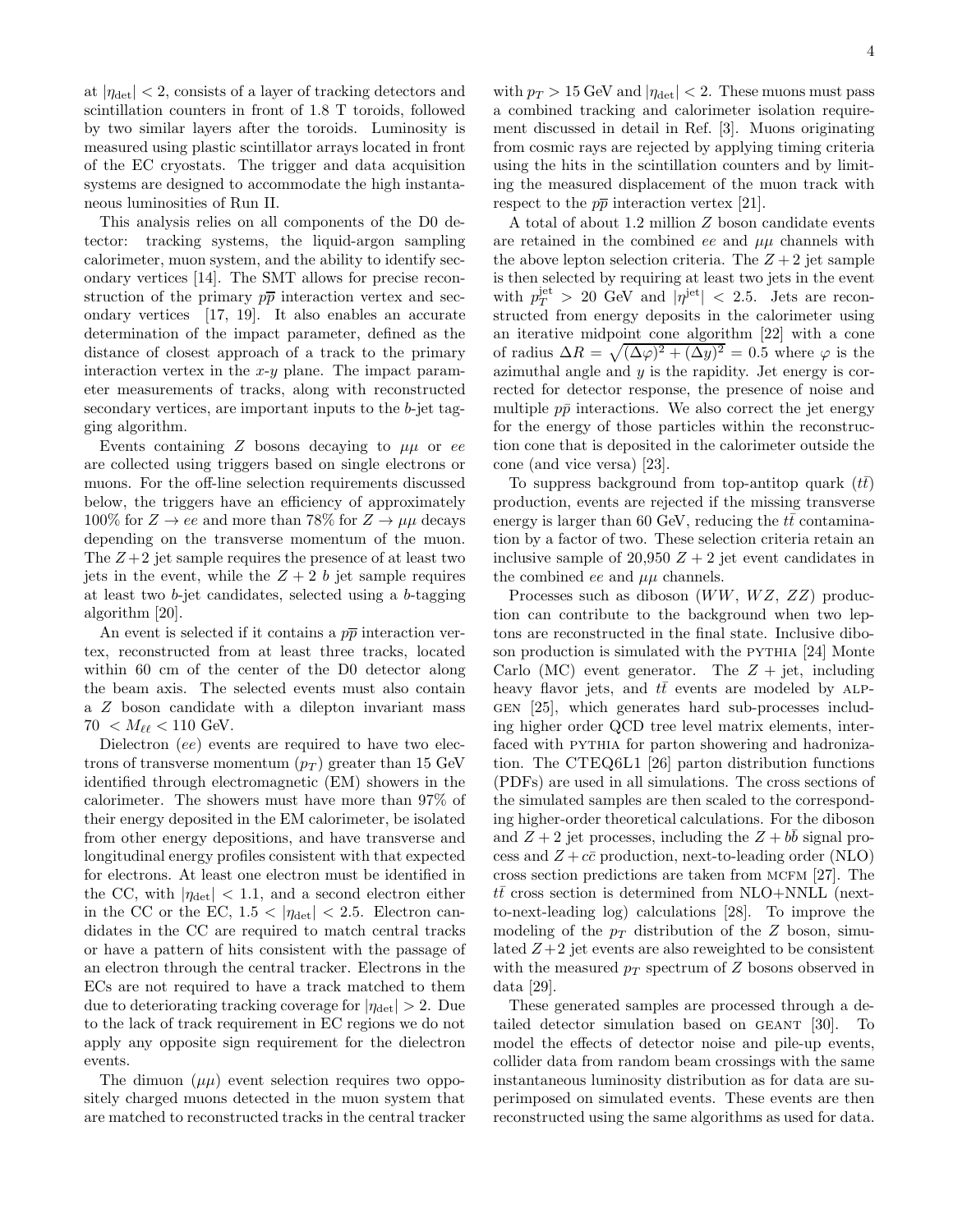Scale factors, determined from data using independent samples, are applied to account for differences in reconstruction efficiency between data and simulation. The energies of simulated jets are corrected, based on their flavor, to reproduce the resolution and energy scale observed in data [23].

The background contribution from multijet events, in which jets are misidentified as leptons, is evaluated from data. This is performed using a multijet-enriched sample of events that pass all selection criteria except for some of the lepton quality requirements. In the case of electrons, the multijet sample is obtained by inverting the shower shape requirement and relaxing other electron identification criteria, while for the muon channel, the multijet sample consists of events with muon candidates that fail the isolation requirements. The normalization of the multijet background is determined from a simultaneous fit to the dilepton invariant mass distributions in different jet multiplicity bins.

Figures 1 and 2 show the dilepton invariant mass and leading jet  $p_T$  distributions in data compared to the expectations from various processes. The dominant contribution comes from Z+light jet production. The non- $Z + jet$  background fraction in the ee channel is about 15%, and is dominated by multijet production. The muon channel has a higher purity with a background fraction of about 7%.

This analysis employs a two-step procedure to determine the b-quark content of jets in the selected events. First, a b-tagging algorithm is applied to jets to select a sample of  $Z + 2$  jet events that is enriched in heavy flavor jets. After  $b$  tagging, the relative light,  $c$ , and  $b$ quark content is extracted by fitting templates built from a dedicated discriminant that provides an optimized separation between the three components.

Jets considered for b-jet tagging are subject to a preselection requirement, called taggability, to decouple the intrinsic performance of the b-jet tagging algorithm from effects related to the track reconstruction efficiency. For this purpose, the jet is required to have at least two associated tracks with  $p_T > 0.5$  GeV, the leading track must have  $p_T > 1$  GeV, and each track must have at least one SMT hit. This requirement has a typical efficiency of 90% per jet.

The b-jet tagging algorithm is based on a multivariate analysis (MVA) technique [31]. This algorithm,  $MVA_{bl}$ , discriminates b jets from light-flavor jets utilizing the relatively long lifetime of the b hadrons when compared to their lighter counterparts [20]. Events with at least two jets tagged by this algorithm are considered.

The  $MVA_{bl}$  discriminant combines various properties of the jet and associated tracks to create a continuous output that tends towards unity for b jets and zero for light jets. Inputs include the number of secondary vertices and the charge track multiplicity, invariant mass of the secondary vertex  $(M_{SV})$ , decay length and impact pa-



FIG. 1: (color online) The invariant mass in (a)  $Z \rightarrow$  $\mu\mu$  and (b)  $Z \rightarrow ee$  channels for data and background in events with a Z boson candidate and at least two jets before b tagging is applied.

rameter of secondary vertices, the multiplicity of charged tracks associated with them, and the Jet Lifetime Probability (JLIP), which is the probability that tracks associated with the jet originate from the  $p\bar{p}$  interaction vertex [20]. Events are retained for further analysis if they contain at least two jets with an  $MVA_{bl}$  output greater than 0.15. After these requirements, 241  $Z+2$  jet events are selected with at least two b-tagged jets, where only the two highest  $p_T$  tagged jets are examined in the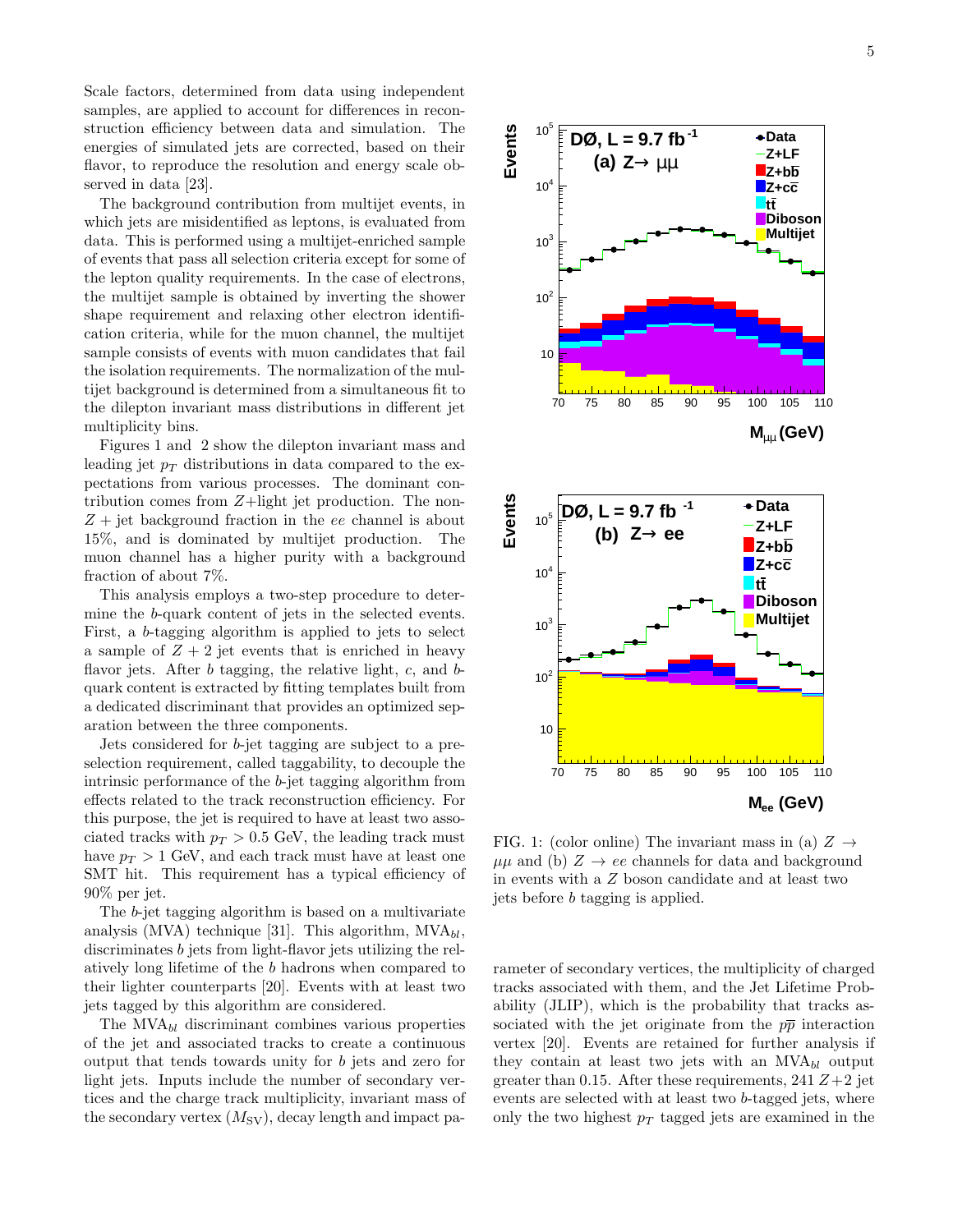

FIG. 2: (color online) The leading jet  $p_T$  in the (a)  $Z \rightarrow \mu\mu$  and (b)  $Z \rightarrow ee$  channels for data and background in events with a Z boson candidate and at least two jets before b tagging is applied.

analysis and the electron and muon channels are combined. The efficiency for tagging two b jets in data is 33%. In the MC correction factors are applied to account for differences with data [20]. The background contamination from diboson, multijet, and top production after b-tagging, for the electron and muon channels combined are 8%, 2% and 15% respectively.

To determine the fraction of events with 2 b jets, a dedicated discriminant,  $D_{\text{MJL}}$ , is employed [8, 32]. It is a combination of the two most discriminating  $MVA_{bl}$ 



FIG. 3: (color online) The one dimensional projection onto (a) the highest- $p_T$  jet and (b) the second highest $p_T$  jet  $D_{\text{MJL}}$  axis of the 2D fit. The distributions of the  $b, c$ , and light jets are normalized by the fractions found from the fit.

inputs,  $M_{\rm SV}$  and JLIP:  $D_{\rm MJL} = 0.5 \times (M_{\rm SV}/(5 \text{ GeV})$  $ln(JLIP)/20$ ).

To measure the fraction of events with different jet flavors in the selected sample, we count the number of events as a function of the  $D_{\text{MJL}}$  of the two leading jets  $N(D_{\text{MJL}_1}, D_{\text{MJL}_2})$  and then perform a two dimensional binned maximum likelihood fit to that distribution. The data sample with two heavy-flavor-tagged jets is fitted to templates consisting mainly of 2 b-jet,  $2 c$ -jet, and light flavor jet events, as obtained from ALPGEN+PYTHIA sim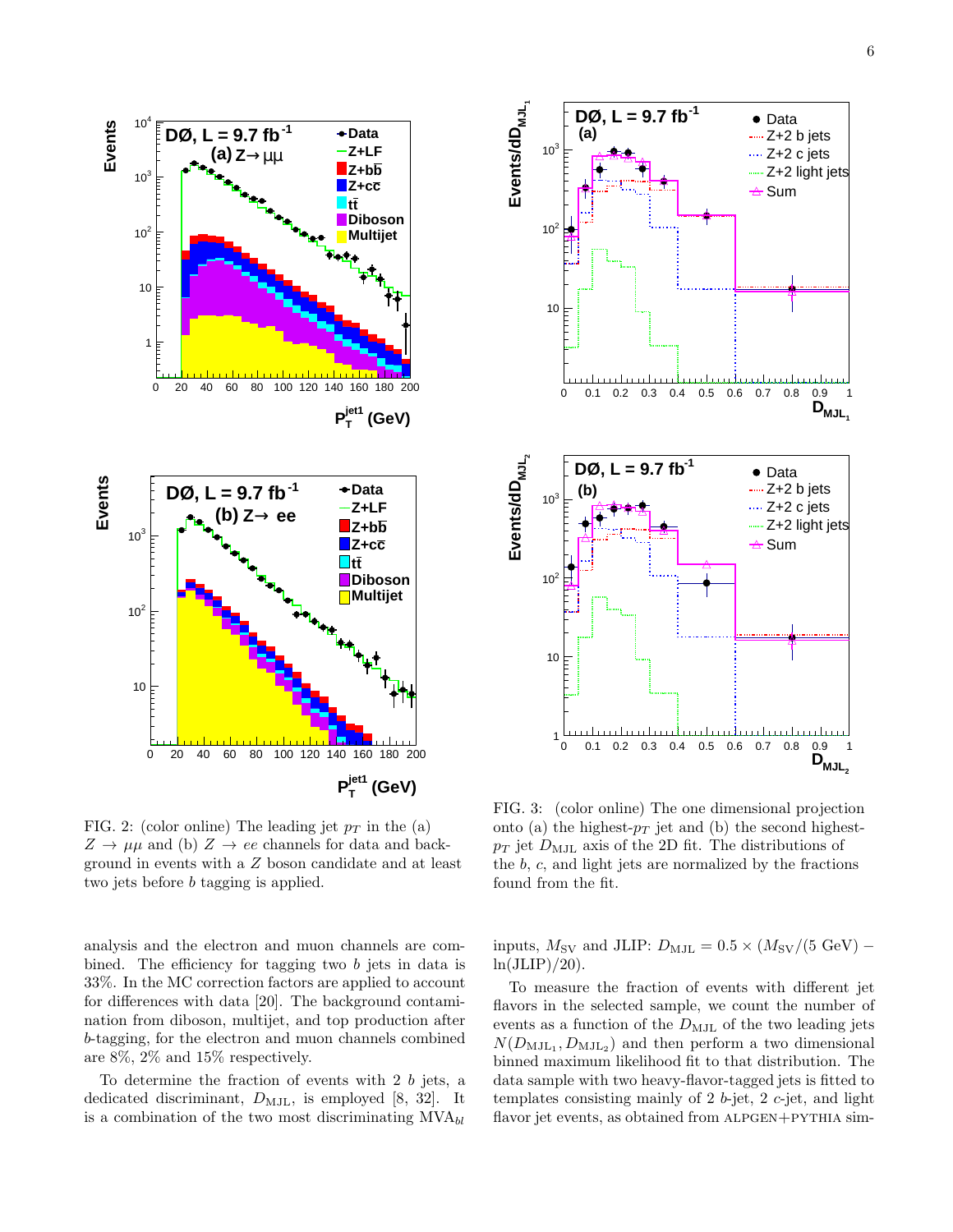ulated samples. We also compared the shapes of the templates from SHERPA simulated samples and found the templates to be consistent for the two models. Before the fit, all non- $Z + jet$  background contributions, estimated from simulated samples after the  $MVA_{bl}$  requirement, are subtracted from the data leaving  $180 Z + 2$  jet events in the combined ee and  $\mu\mu$  channel. Next, we measure the jet-flavor fractions in the dielectron and dimuon samples combined, yielding the 2 b jet flavor fraction  $(f_{bb})$ of  $0.64 \pm 0.08$  (stat.) and the 2 c jet flavor fraction of  $0.32 \pm 0.08$  (stat.). Figure 3 shows the one dimensional projection onto the highest- $p_T$  jet and the second highest $p_T$  jet  $D_{\text{MJL}}$  axis of the 2D fit.

The fraction of 2 b jets measured in the heavy flavor enriched sample is combined with the corresponding event acceptances to determine the ratio, R, of the cross sections.

$$
R = \frac{\sigma(Z + 2 \ b \ \text{jets})}{\sigma(Z + 2 \ \text{jets})} = \frac{N_{bb} f_{bb}}{N_{\text{incl}} \epsilon_{tag}^{bb}} \times \frac{\mathcal{A}_{\text{incl}}}{\mathcal{A}_{bb}} \tag{1}
$$

where  $N_{\text{incl}}$  is the total number of  $Z + 2$  jet events before the tagging requirements,  $N_{bb}$  is the number of  $Z + 2$  jet events used in the  $D_{\text{MJL}}$  fit,  $f_{bb}$  is the extracted 2 b jet fraction, and  $\epsilon_{tag}^{bb}$  is the overall selection efficiency of  $D_{\text{MJL}}$  for 2 b jets that combines the efficiencies for taggability and  $MVA_{bl}$  discriminant. Both  $N_{\text{incl}}$  and  $N_{bb}$ correspond to the number of events that remain after the contributions from non- $Z +$  jets processes have been subtracted from the data.

The pseudorapidity acceptance for electrons and muons is different. In order to quote a combined ratio for the two channels, we correct to a common lepton acceptance as follows. The detector acceptances for the inclusive jet sample and 2 b jets are determined from MC simulations in the kinematic region that satisfies the  $p_T$ and  $\eta$  requirements for leptons and jets. For the  $\mathcal{A}_{bb}$  and  $\mathcal{A}_{\text{incl}}$  calculations, we apply selections for both the electron and muon channels for the fiducial region for the events with two jets and two leptons defined as:

$$
p_T^{\text{jet}} > 20 \text{ GeV} \text{ and } |\eta^{\text{jet}}| < 2.5,
$$
  

$$
p_T^{\ell} > 15 \text{ GeV} \text{ and } |\eta^{\ell}| < 2.
$$
 (2)

The resulting ratio of the two acceptances is measured to be  $\mathcal{A}_{\text{incl}}/\mathcal{A}_{bb} = 1.09 \pm 0.02$  (stat).

Using Eq. (1), we obtain the ratio of the  $Z + 2 b$  jet cross section to the inclusive  $Z+2$  jet cross section in the combined  $\mu\mu$  and ee channel to be  $0.0236 \pm 0.0032$  (stat).

Several systematic uncertainties cancel when the ratio  $\sigma(Z + 2 b \text{ jets})/\sigma(Z + 2 \text{ jets})$  is measured. These include uncertainties on the luminosity measurement, lepton trigger efficiency, and lepton and jet reconstruction efficiencies. The remaining uncertainties are estimated separately for the integrated result. The largest systematic uncertainty of 13.7% comes from the uncertainty on

the shape of the  $D_{\text{MJL}}$  templates used in the fit including that due to MC statistics of the samples used to construct the templates. The shape of the templates may be affected by the choice of the b quark fragmentation function [33], the background estimation, the difference in the shape of the light jet MC template and a template derived from a light jet enriched dijet data sample, and the composition of the charm states used to determine the charm template shape [8]. It also includes uncertainties on production rates of different hadrons and uncertainties on branching fractions. These effects are evaluated by varying the central values by the corresponding uncertainties, one at a time. The entire analysis chain is checked for possible biases using a MC closure test and no significant deviations are observed. The next largest systematic uncertainty of 5.5% is due to the b-jet identification efficiency. The uncertainty on b-jet energy calibration is 2.6%; it comprises the uncertainties on the jet energy resolution and the jet energy scale. For the integrated ratio measurement, these uncertainties, when summed in quadrature, result in a total systematic uncertainty of 14.9%. For the integrated ratio we obtain

$$
R = 0.0236 \pm 0.0032 \text{ (stat)} \pm 0.0035 \text{ (syst)}.
$$
 (3)

To check the stability of the result, the ratio is remeasured using a looser(tighter)  $MVA_{bl}$  selection with the lower limit on the MVA<sub>bl</sub> output of  $> 0.10 (> 0.225)$ . The looser selection provides increased data statistics and the tighter selection yields a 2 b enriched sample. The new and default ratios are found to be in agreement within uncertainties of about 4%.

To validate the  $t\bar{t}$  background estimation, we reduce the contribution of  $t\bar{t}$  events by rejecting events where the scalar sum of all jet  $p_T$  values is more than 130 GeV. This selection reduces the  $t\bar{t}$  fraction by an additional factor of 2 with a signal efficiency of 80%. The new and default ratios are found to be in agreement within systematic uncertainties.

In Table I, we present the ratio of integrated cross sections,  $\sigma(p\bar{p} \rightarrow Z + 2 b \text{ jet})/\sigma(p\bar{p} \rightarrow Z + 2 \text{ jet})$ , in the fiducial region defined in Eq. (2). The ratio is compared to predictions from NLO QCD calculations and two MC generators, pythia and alpgen. The NLO predictions use the MSTW2008 PDF set [34] using MCFM with central values of renormalization and fragmentation scales  $\mu_r = \mu_f = M_Z$ . Uncertainties are estimated by varying  $\mu_r$  and  $\mu_f$  together by a factor of two, and are about 15%. alpgen generates multi-parton final states using treelevel matrix elements. When interfaced with PYTHIA, it employs an MLM scheme [35] to match matrix element partons with those after showering in PYTHIA, resulting in an improvement over leading-logarithmic accuracy. The measured ratio is in reasonable agreement with MCFM NLO calculations considering the uncertainties on the data and theory.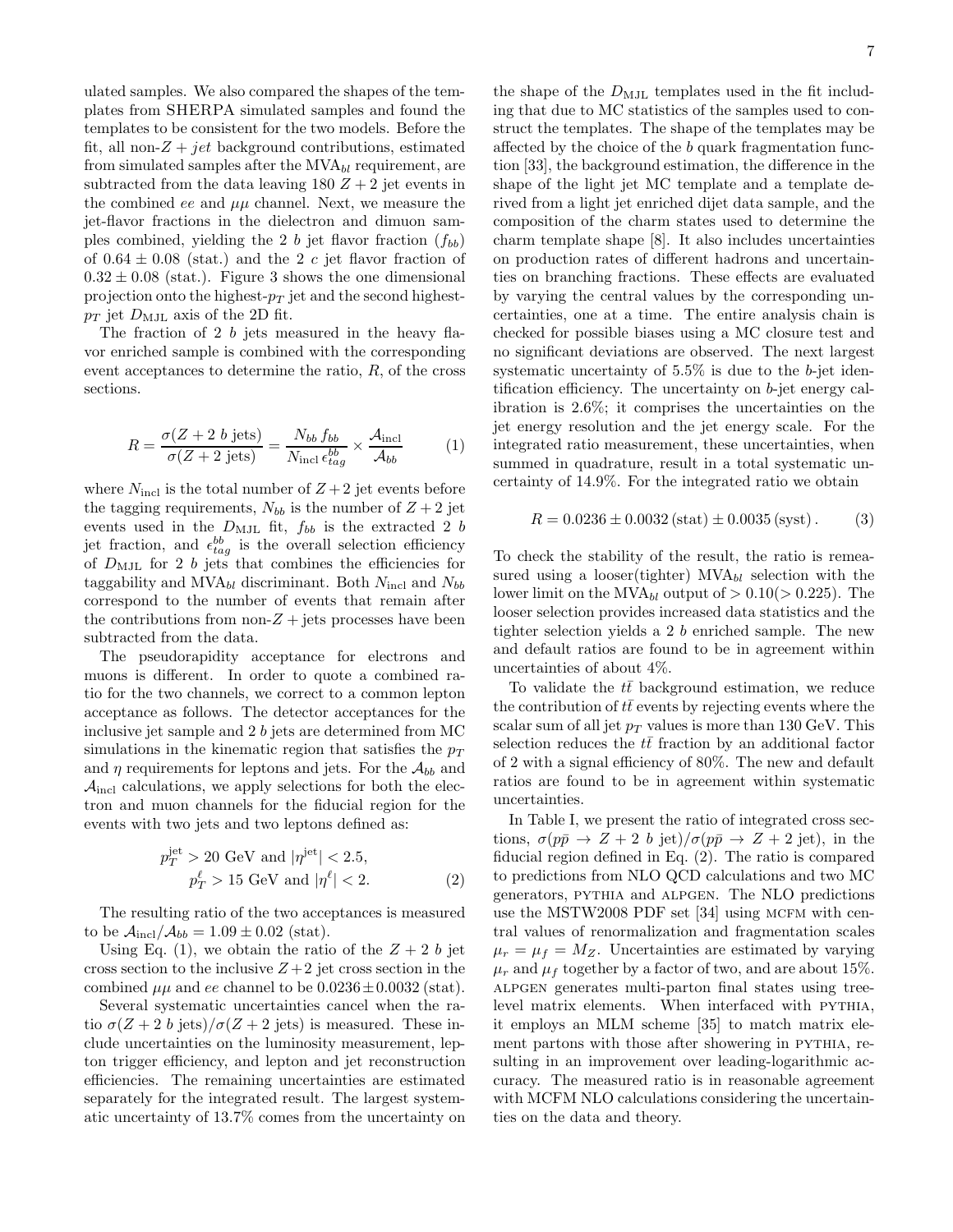TABLE I: The ratio of integrated cross sections,  $\sigma(p\bar{p}\to Z+2 b \text{ jet})/\sigma(p\bar{p}\to Z+2 \text{ jet})$  together with statistical uncertainties ( $\delta_{stat}$ ) and total systematic uncertainties ( $\delta_{syst}$ ). The column  $\delta_{tot}$  shows the total experimental uncertainty obtained by adding  $\delta_{stat}$  and  $\delta_{syst}$  in quadrature. The last three columns show theoretical predictions obtained using NLO QCD with scale uncertainties and two MC event generators, pythia and alpgen.

| $\sigma(p\bar{p}\rightarrow Z+2 b \text{ jet})/\sigma(p\bar{p}\rightarrow Z+2 \text{ jet})$                                                  |                    |               |        |        |
|----------------------------------------------------------------------------------------------------------------------------------------------|--------------------|---------------|--------|--------|
| Data $\pm \delta_{\text{stat}} \pm \delta_{\text{syst}}$                                                                                     | $\delta_{\rm tot}$ | NLO QCD(MSTW) | PYTHIA | ALPGEN |
| $(2.36 \pm 0.32 \pm 0.35) \times 10^{-2}$ $0.47 \times 10^{-2}$ $(1.76 \pm 0.26) \times 10^{-2}$ $2.42 \times 10^{-2}$ $2.21 \times 10^{-2}$ |                    |               |        |        |

In summary, we report the measurement at the Tevatron of the ratio of integrated cross sections,  $\sigma(p\bar{p} \rightarrow$  $Z + 2 b \text{ jet}$  $\pi/\sigma(p\bar{p} \rightarrow Z + 2 \text{ jet})$ , for events with  $Z \rightarrow \ell\ell$ in a restricted phase space of leptons with  $p_T^{\ell} > 15 \text{ GeV}$ ,  $|\eta^{\ell}|$  < 2.0 and with two jets limited to  $p_T^{\text{jet}} > 20 \text{ GeV}$ and  $|\eta^{\text{jet}}| < 2.5$ . Measurements are based on the full data sample collected by the D0 experiment in Run II of the Tevatron, corresponding to an integrated luminosity of 9.7 fb<sup>-1</sup> at a center-of-mass energy of 1.96 TeV. The measured integrated ratio of  $0.0236 \pm 0.0032$  (stat)  $\pm$ 0.0035 (syst) is in agreement with the theoretical predictions within uncertainties.

We thank John Campbell and Doreen Wackeroth for valuable discussions, and the staffs at Fermilab and collaborating institutions, and acknowledge support from the Department of Energy and National Science Foundation (United States of America); Alternative Energies and Atomic Energy Commission and National Center for Scientific Research/National Institute of Nuclear and Particle Physics (France); Ministry of Education and Science of the Russian Federation, National Research Center "Kurchatov Institute" of the Russian Federation, and Russian Foundation for Basic Research (Russia); National Council for the Development of Science and Technology and Carlos Chagas Filho Foundation for the Support of Research in the State of Rio de Janeiro (Brazil); Department of Atomic Energy and Department of Science and Technology (India); Administrative Department of Science, Technology and Innovation (Colombia); National Council of Science and Technology (Mexico); National Research Foundation of Korea (Korea); Foundation for Fundamental Research on Matter (The Netherlands); Science and Technology Facilities Council and The Royal Society (United Kingdom); Ministry of Education, Youth and Sports (Czech Republic); Bundesministerium für Bildung und Forschung (Federal Ministry of Education and Research) and Deutsche Forschungsgemeinschaft (German Research Foundation) (Germany); Science Foundation Ireland (Ireland); Swedish Research Council (Sweden); China Academy of Sciences and National Natural Science Foundation of China (China); and Ministry of Education and Science of Ukraine (Ukraine).

- [1] J. M. Campbell, R. K. Ellis, F. Maltoni, and S. Willenbrock, Phys. Rev. D 73, 054007 (2006).
- [2] F. F. Cordero, L. Reina, and D. Wackeroth, Phys. Rev. D 78, 074014 (2008).
- [3] V. M. Abazov et al. (D0 Collaboration), Phys. Rev. Lett. 109, 121803 (2012); T. Aaltonen et al. (CDF Collaboration), Phys. Rev. Lett. 109, 111803 (2012).
- [4] V. M. Abazov et al. (D0 Collaboration), Phys. Lett. B 693, 95 (2010); T. Aaltonen et al. (CDF Collaboration), Phys. Rev. Lett. 105, 081802 (2010).
- [5] T. Aaltonen et al. (CDF Collaboration), Phys. Rev. D 79, 052008 (2009).
- [6] A. Abulencia et al. (CDF Collaboration), Phys. Rev. D 74, 032008 (2006).
- [7] V. M. Abazov et al. (D0 Collaboration), Phys. Rev. Lett. 94, 161801 (2005).
- [8] V. M. Abazov et al. (D0 Collaboration), Phys. Rev. D 83, 031105 (2011).
- [9] V. M. Abazov et al. (D0 Collaboration), Phys. Rev. D 87, 092010 (2013).
- [10] G. Aad et al. (ATLAS Collaboration), Phys. Lett. B 706, 295 (2012).
- [11] S. Chatrchyan et al. (CMS Collaboration), JHEP 06 (2012) 126.
- [12] S. Chatrchyan et al. (CMS Collaboration), JHEP 06 (2014) 120.
- [13] G. Aad et al. (ATLAS Collaboration), JHEP 10 (2014) 141.
- [14] V.M. Abazov et al. (D0 Collaboration), Nucl. Instrum. Methods Phys. Res. A 565, 463 (2006).
- [15] M. Abolins et al., Nucl. Instrum. Methods Phys. Res. A 584, 75 (2008).
- [16] R. Angstadt et al., Nucl. Instrum. Methods in Phys. Res. A 622, 298 (2010); S. Ahmed et al., Nucl. Instrum. Methods Phys. Res. A 634, 8 (2011).
- [17] We use a standard right-handed coordinate system. The nominal collision point is the center of the detector with coordinates  $(0, 0, 0)$ . The direction of the proton beam is the positive  $+z$  axis. The  $+x$  axis is horizontal, pointing away from the center of the Tevatron ring. The  $+y$ axis points vertically upwards. The polar angle,  $\theta$ , is defined such that  $\theta = 0$  is the  $+z$  direction. The rapidity is defined as  $y = -\ln[(E + p_z)/(E - p_z)]$ , where E is the energy and  $p_z$  is the momentum component along the proton beam direction. Pseudorapidity is defined as  $\eta = -\ln(\tan\frac{\theta}{2})$ .  $\varphi$  is defined as the azimuthal angle in